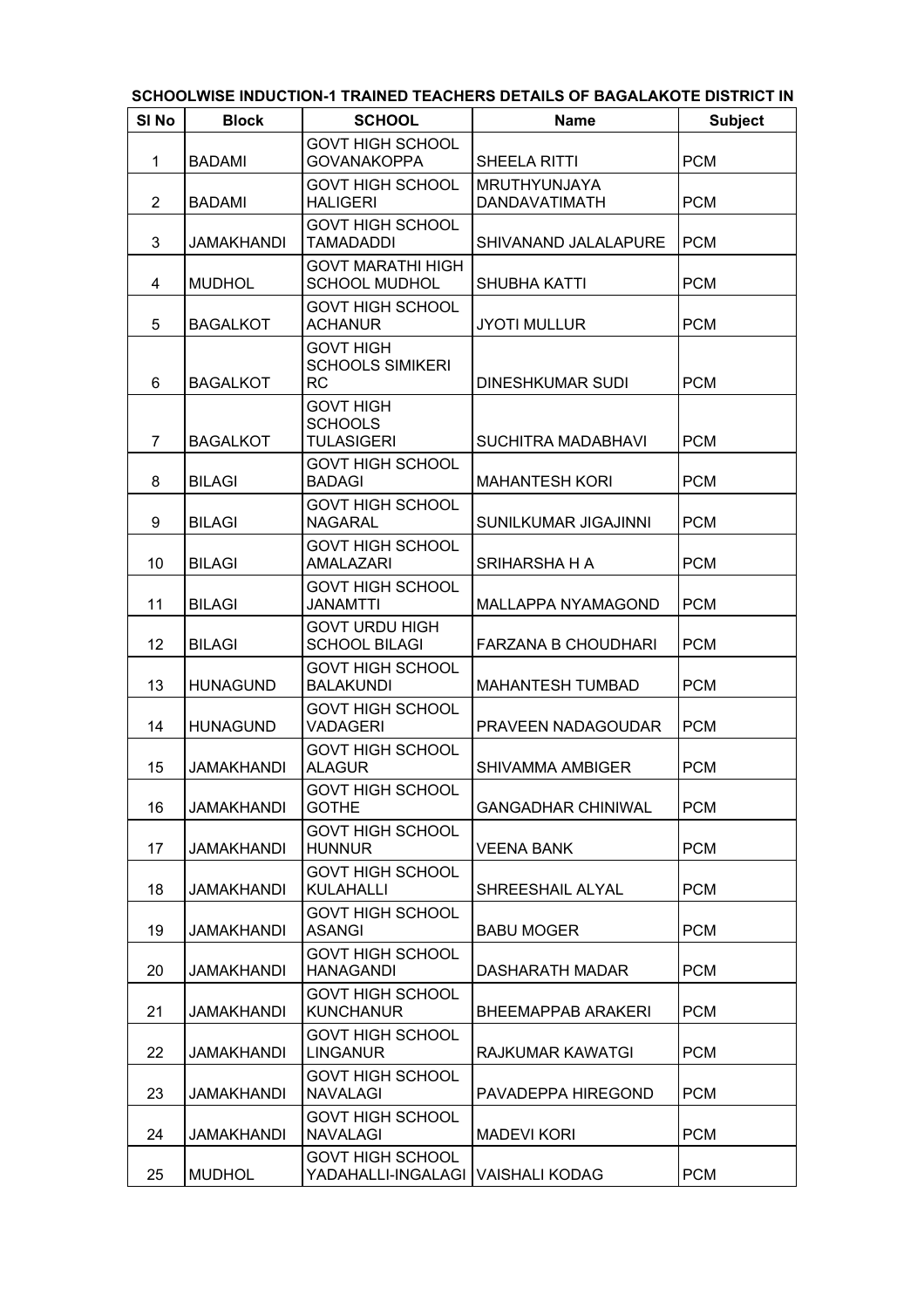| 26 | <b>MUDHOL</b>     | <b>GOVT URDU HIGH</b><br><b>SCHOOL MUDHOL</b>            | ANEES FATIMA M<br><b>INAMDAR</b>        | <b>PCM</b> |
|----|-------------------|----------------------------------------------------------|-----------------------------------------|------------|
| 27 | <b>BADAMI</b>     | <b>GOVT HIGH SCHOOL</b><br><b>GOVANAKOPPA</b>            | DEEPA HALLUR                            | <b>CBZ</b> |
| 28 | <b>BADAMI</b>     | <b>GOVT HIGH SCHOOL</b><br><b>HALIGERI</b>               | <b>BHEEMESH K CHIMAL</b>                | <b>CBZ</b> |
| 29 | <b>JAMAKHANDI</b> | <b>GOVT HIGH SCHOOL</b><br><b>TAMADADDI</b>              | <b>VASUDEV KULKARNI</b>                 | <b>CBZ</b> |
| 30 | <b>JAMAKHANDI</b> | <b>GOVT URDU HIGH</b><br><b>SCHOOL RABAKAVI</b>          | <b>MAHBOOB BALGANUR</b>                 | <b>CBZ</b> |
| 31 | <b>MUDHOL</b>     | <b>GOVT MARATHI HIGH</b><br><b>SCHOOL MUDHOL</b>         | <b>SUDHAKAR</b><br><b>MANAWADDAR</b>    | <b>CBZ</b> |
| 32 | <b>BAGALKOT</b>   | <b>GOVT HIGH SCHOOL</b><br><b>ACHANUR</b>                | USHARANI NAYAK                          | <b>CBZ</b> |
| 33 | <b>BAGALKOT</b>   | <b>GOVT HIGH SCHOOL</b><br><b>MUGALOLLI</b>              | PARASAPPA MUTTAGI                       | <b>CBZ</b> |
| 34 | <b>BAGALKOT</b>   | <b>GOVT HIGH</b><br><b>SCHOOLS SIMIKERI</b><br><b>RC</b> | <b>SANJEEVAKUMAR</b><br><b>GALAGALI</b> | <b>CBZ</b> |
| 35 | <b>BAGALKOT</b>   | <b>GOVT HIGH</b><br><b>SCHOOLS TALAGIHAL</b>             | <b>SHANKRAMMA KAMBAD</b>                | <b>CBZ</b> |
| 36 | <b>BAGALKOT</b>   | <b>GOVT HIGH</b><br><b>SCHOOLS</b><br><b>TULASIGERI</b>  | <b>BABU NADAF</b>                       | <b>CBZ</b> |
| 37 | <b>BILAGI</b>     | <b>GOVT HIGH SCHOOL</b><br><b>NAGARAL</b>                | <b>MAHESH SINDAGI</b>                   | <b>CBZ</b> |
| 38 | <b>BILAGI</b>     | <b>GOVT HIGH SCHOOL</b><br>AMALAZARI                     | ARAVIND CHINTAMANI                      | <b>CBZ</b> |
| 39 | <b>BILAGI</b>     | <b>GOVT HIGH SCHOOL</b><br><b>JANAMTTI</b>               | SIDDARAM BIRADAR                        | <b>CBZ</b> |
| 40 | <b>BILAGI</b>     | <b>GOVT URDU HIGH</b><br><b>SCHOOL BILAGI</b>            | ATIYAPARVEEN MUDHOL                     | <b>CBZ</b> |
| 41 | <b>HUNAGUND</b>   | <b>GOVT HIGH SCHOOL</b><br><b>VADAGERI</b>               | <b>GOPAL KAMPLI</b>                     | <b>CBZ</b> |
| 42 | JAMAKHANDI        | <b>GOVT HIGH SCHOOL</b><br><b>ALAGUR</b>                 | <b>JYOTI KANTHI</b>                     | <b>CBZ</b> |
| 43 | <b>JAMAKHANDI</b> | <b>GOVT HIGH SCHOOL</b><br><b>GOTHE</b>                  | <b>MALLAPPA BHAJANTRI</b>               | CBZ        |
| 44 | <b>JAMAKHANDI</b> | <b>GOVT HIGH SCHOOL</b><br><b>HUNNUR</b>                 | YASHODHA MANAGULI                       | <b>CBZ</b> |
| 45 | <b>JAMAKHANDI</b> | <b>GOVT HIGH SCHOOL</b><br><b>KONNUR</b>                 | <b>JAGADEESH KAMBLE</b>                 | <b>CBZ</b> |
| 46 | JAMAKHANDI        | <b>GOVT HIGH SCHOOL</b><br><b>KULAHALLI</b>              | NIRMALA MANAGULI                        | CBZ        |
| 47 | JAMAKHANDI        | <b>GOVT HIGH SCHOOL</b><br><b>ASANGI</b>                 | <b>MAIBOOBSAHEB</b><br>JAMKHANDI        | CBZ        |
| 48 | <b>JAMAKHANDI</b> | <b>GOVT HIGH SCHOOL</b><br><b>HANAGANDI</b>              | <b>SHOBHA KOKATANUR</b>                 | CBZ        |
| 49 | <b>JAMAKHANDI</b> | <b>GOVT HIGH SCHOOL</b><br><b>KUNCHANUR</b>              | <b>ASHOK MAGI</b>                       | <b>CBZ</b> |
| 50 | JAMAKHANDI        | <b>GOVT HIGH SCHOOL</b><br><b>LINGANUR</b>               | KALMESH GANACHARI                       | <b>CBZ</b> |
| 51 | JAMAKHANDI        | <b>GOVT HIGH SCHOOL</b><br><b>MADHURAKHANDI</b>          | <b>ASHOK PRADHANI</b>                   | CBZ        |
| 52 | <b>JAMAKHANDI</b> | <b>GOVT HIGH SCHOOL</b><br><b>NAVALAGI</b>               | RAYAPPA RAMAPPA<br>KANKANAWADI          | <b>CBZ</b> |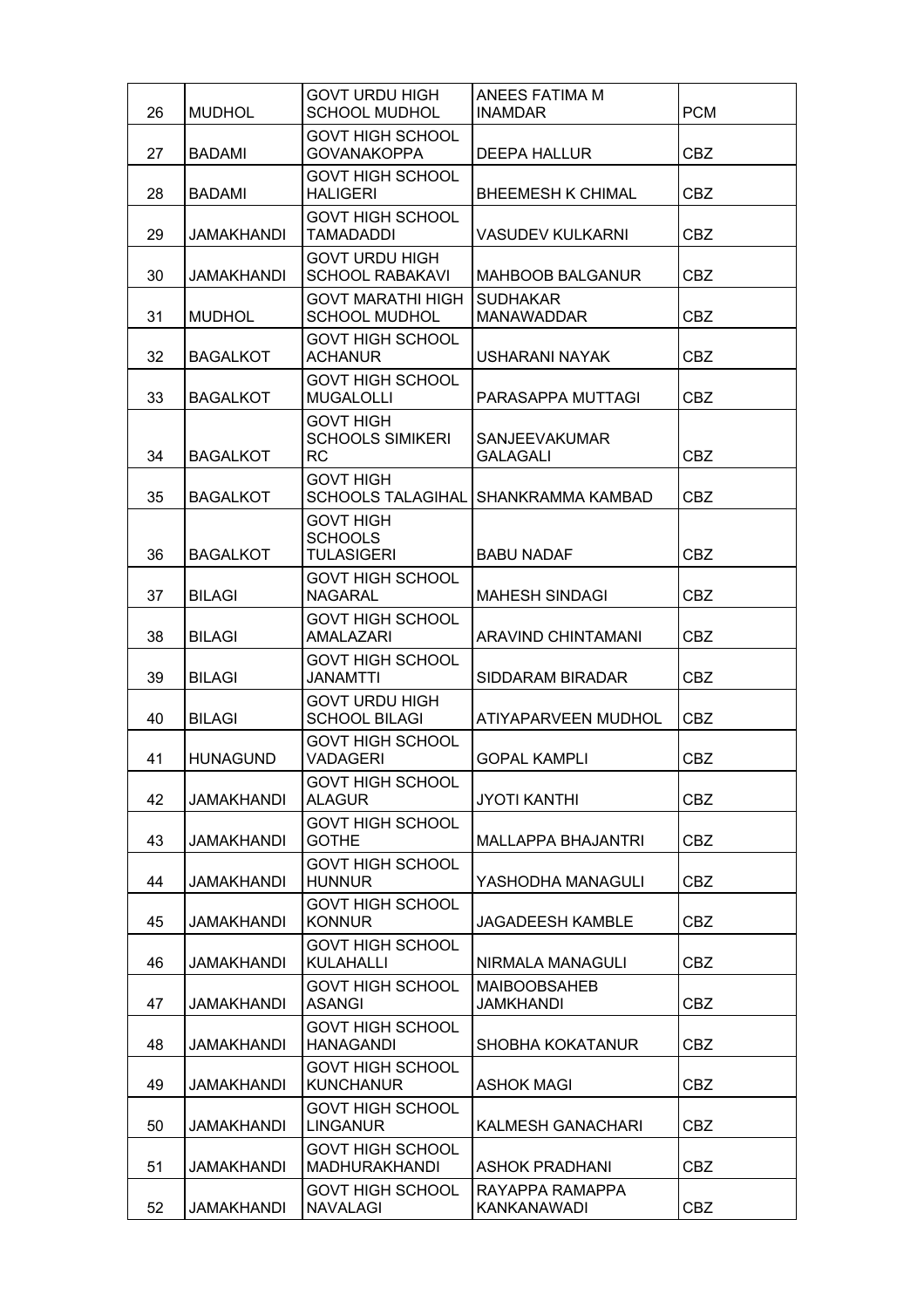| 53 | JAMAKHANDI        | <b>GOVT HIGH SCHOOL</b><br><b>RABAKAVI</b>               | MAHANTAMMA H B                           | <b>CBZ</b>     |
|----|-------------------|----------------------------------------------------------|------------------------------------------|----------------|
| 54 | <b>MUDHOL</b>     | <b>GOVT HIGH SCHOOL</b><br>YADAHALLI-INGALAGI            | <b>MAHESHKUMAR SHINDHE</b>               | <b>CBZ</b>     |
| 55 | <b>MUDHOL</b>     | <b>GOVT URDU HIGH</b><br><b>SCHOOL MUDHOL</b>            | <b>ZAMEERA RAJGOLI</b>                   | <b>CBZ</b>     |
| 56 | <b>BADAMI</b>     | <b>GOVT HIGH SCHOOL</b><br><b>GOVANAKOPPA</b>            | <b>SHIVANAIK NAIK</b>                    | <b>ENGLISH</b> |
| 57 | <b>JAMAKHANDI</b> | <b>GOVT HIGH SCHOOL</b><br><b>TAMADADDI</b>              | PRAKASH ATHANI                           | <b>ENGLISH</b> |
| 58 | <b>MUDHOL</b>     | <b>GOVT MARATHI HIGH</b><br><b>SCHOOL MUDHOL</b>         | SANGAMESH D N                            | <b>ENGLISH</b> |
| 59 | <b>BAGALKOT</b>   | <b>GOVT HIGH SCHOOL</b><br><b>ACHANUR</b>                | <b>GEETA HIREMATH</b>                    | <b>ENGLISH</b> |
| 60 | <b>BAGALKOT</b>   | <b>GOVT HIGH SCHOOL</b><br><b>MUGALOLLI</b>              | <b>SHRIDHAR ALUR</b>                     | <b>ENGLISH</b> |
| 61 | <b>BAGALKOT</b>   | <b>GOVT HIGH</b><br><b>SCHOOLS SIMIKERI</b><br><b>RC</b> | <b>BHARATI SAGAR</b>                     | <b>ENGLISH</b> |
| 62 | <b>BAGALKOT</b>   | <b>GOVT HIGH</b><br><b>SCHOOLS TALAGIHAL</b>             | MANJUNATH NEELAWANI                      | <b>ENGLISH</b> |
| 63 | <b>BAGALKOT</b>   | <b>GOVT HIGH</b><br><b>SCHOOLS</b><br><b>TULASIGERI</b>  | LAXMI VISHWAKARMA                        | <b>ENGLISH</b> |
| 64 | <b>BILAGI</b>     | <b>GOVT HIGH SCHOOL</b><br><b>BADAGI</b>                 | <b>VEERANNA NAIKODI</b>                  | <b>ENGLISH</b> |
| 65 | <b>BILAGI</b>     | <b>GOVT HIGH SCHOOL</b><br><b>NAGARAL</b>                | SHREEKANTA PATIL                         | <b>ENGLISH</b> |
| 66 | <b>BILAGI</b>     | <b>GOVT HIGH SCHOOL</b><br><b>AMALAZARI</b>              | <b>VEERABHADRAPPA</b><br><b>KANTHI</b>   | <b>ENGLISH</b> |
| 67 | <b>BILAGI</b>     | <b>GOVT HIGH SCHOOL</b><br><b>JANAMTTI</b>               | <b>SHIVAPRASAD</b><br><b>TARAPURMATH</b> | <b>ENGLISH</b> |
| 68 | <b>BILAGI</b>     | <b>GOVT URDU HIGH</b><br><b>SCHOOL BILAGI</b>            | RUDRAGOUDA PATIL                         | <b>ENGLISH</b> |
| 69 | <b>HUNAGUND</b>   | <b>GOVT HIGH SCHOOL</b><br><b>BALAKUNDI</b>              | MOHAMMADRAFEEK<br>KALADAGI               | <b>ENGLISH</b> |
| 70 | <b>HUNAGUND</b>   | <b>GOVT HIGH SCHOOL</b><br><b>VADAGERI</b>               | <b>NIRMALA PATIL</b>                     | <b>ENGLISH</b> |
| 71 | <b>JAMAKHANDI</b> | <b>GOVT HIGH SCHOOL</b><br><b>ALAGUR</b>                 | SIDDAPPA SONNAD                          | <b>ENGLISH</b> |
| 72 | <b>JAMAKHANDI</b> | <b>GOVT HIGH SCHOOL</b><br><b>GOTHE</b>                  | <b>MAYA LUGADE</b>                       | <b>ENGLISH</b> |
| 73 | <b>JAMAKHANDI</b> | <b>GOVT HIGH SCHOOL</b><br><b>HUNNUR</b>                 | ABDULKADAR SHAIKH                        | <b>ENGLISH</b> |
| 74 | JAMAKHANDI        | <b>GOVT HIGH SCHOOL</b><br>KULAHALLI                     | <b>SHARADA PATIL</b>                     | <b>ENGLISH</b> |
| 75 | <b>JAMAKHANDI</b> | <b>GOVT HIGH SCHOOL</b><br><b>ASANGI</b>                 | <b>HANUMANTH SINGADI</b>                 | <b>ENGLISH</b> |
| 76 | <b>JAMAKHANDI</b> | <b>GOVT HIGH SCHOOL</b><br><b>KUNCHANUR</b>              | <b>SURENDRANATH BILLUR</b>               | <b>ENGLISH</b> |
| 77 | <b>JAMAKHANDI</b> | <b>GOVT HIGH SCHOOL</b><br><b>MADHURAKHANDI</b>          | S R KAKHANDAKI                           | <b>ENGLISH</b> |
| 78 | JAMAKHANDI        | <b>GOVT HIGH SCHOOL</b><br><b>RABAKAVI</b>               | <b>MUTTAPPA LAKKAPPAGOLI</b>             | <b>ENGLISH</b> |
| 79 | <b>MUDHOL</b>     | <b>GOVT HIGH SCHOOL</b><br>YADAHALLI-INGALAGI            | <b>RAVIKUMAR</b><br><b>NINGAPPANAVAR</b> | <b>ENGLISH</b> |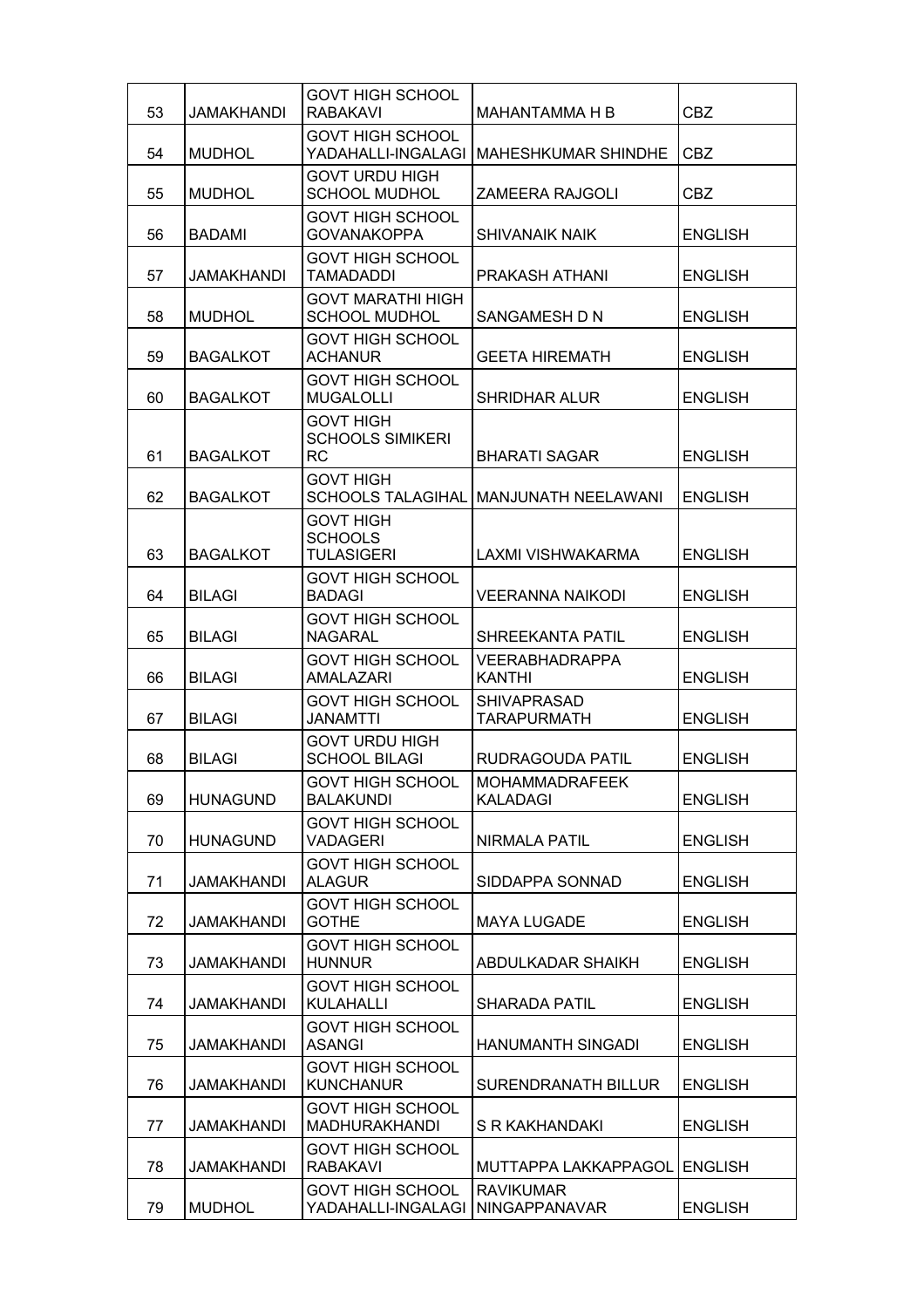| 80  | <b>MUDHOL</b>     | <b>GOVT URDU HIGH</b><br><b>SCHOOL MUDHOL</b>            | <b>MAINUDDIN PENDARI</b>             | <b>ENGLISH</b>       |
|-----|-------------------|----------------------------------------------------------|--------------------------------------|----------------------|
| 81  | <b>BADAMI</b>     | <b>GOVT HIGH SCHOOL</b><br><b>HALIGERI</b>               | AMRUTA R H                           | <b>SOCIAL SCIEND</b> |
| 82  | JAMAKHANDI        | <b>GOVT HIGH SCHOOL</b><br>TAMADADDI                     | ANIL DUMMANNAVAR                     | <b>SOCIAL SCIEND</b> |
| 83  | JAMAKHANDI        | <b>GOVT URDU HIGH</b><br><b>SCHOOL RABAKAVI</b>          | NOORJAHAN DODDAMANI                  | SOCIAL SCIEND        |
| 84  | <b>MUDHOL</b>     | GOVT MARATHI HIGH<br><b>SCHOOL MUDHOL</b>                | <b>YUVARAJ SHASTRI</b>               | SOCIAL SCIEND        |
| 85  | <b>BAGALKOT</b>   | <b>GOVT HIGH SCHOOL</b><br><b>ACHANUR</b>                | NAGALINGAPPA KAMMAR                  | SOCIAL SCIEND        |
| 86  | <b>BAGALKOT</b>   | <b>GOVT HIGH SCHOOL</b><br><b>MUGALOLLI</b>              | SHIVANAGOUDA GOUDRA                  | SOCIAL SCIEND        |
| 87  | <b>BAGALKOT</b>   | <b>GOVT HIGH</b><br><b>SCHOOLS SIMIKERI</b><br><b>RC</b> | DR PARAMESHWARI M<br><b>HIREMATH</b> | SOCIAL SCIEND        |
| 88  | <b>BILAGI</b>     | <b>GOVT HIGH SCHOOL</b><br>BADAGI                        | <b>KASHINATH HOTTI</b>               | SOCIAL SCIEND        |
| 89  | <b>BILAGI</b>     | <b>GOVT HIGH SCHOOL</b><br>AMALAZARI                     | <b>CHANABASAPPA HUGAR</b>            | <b>SOCIAL SCIEND</b> |
| 90  | <b>BILAGI</b>     | GOVT HIGH SCHOOL<br>JANAMTTI                             | MUDAKAPPA WADAWANI                   | SOCIAL SCIEND        |
| 91  | <b>BILAGI</b>     | <b>GOVT URDU HIGH</b><br><b>SCHOOL BILAGI</b>            | <b>MAHIBOOB MULLA</b>                | SOCIAL SCIEND        |
| 92  | <b>HUNAGUND</b>   | <b>GOVT HIGH SCHOOL</b><br><b>BALAKUNDI</b>              | VEERAPPA PATTAR                      | <b>SOCIAL SCIEND</b> |
| 93  | <b>HUNAGUND</b>   | <b>GOVT HIGH SCHOOL</b><br><b>VADAGERI</b>               | <b>HULIGEMMA SHANKHAD</b>            | SOCIAL SCIENO        |
| 94  | <b>JAMAKHANDI</b> | <b>GOVT HIGH SCHOOL</b><br><b>ALAGUR</b>                 | <b>BASAVARAJ TIMMAPUR</b>            | SOCIAL SCIEND        |
| 95  | <b>JAMAKHANDI</b> | <b>GOVT HIGH SCHOOL</b><br>GOTHE                         | MALLAPPA. JANAGOND                   | SOCIAL SCIENO        |
| 96  | JAMAKHANDI        | GOVT HIGH SCHOOL<br>HUNNUR                               | ANNAPURNA BAGI                       | SOCIAL SCIENQ        |
| 97  | <b>JAMAKHANDI</b> | <b>GOVT HIGH SCHOOL</b><br><b>KONNUR</b>                 | <b>GANGAPPA GASTI</b>                | SOCIAL SCIEND        |
| 98  | <b>JAMAKHANDI</b> | <b>GOVT HIGH SCHOOL</b><br><b>KULAHALLI</b>              | <b>ANNAPPA</b><br>SALABANNAVAR       | SOCIAL SCIEND        |
| 99  | <b>JAMAKHANDI</b> | <b>GOVT HIGH SCHOOL</b><br><b>ASANGI</b>                 | BHEEMANAGOUD B PATIL                 | SOCIAL SCIEND        |
| 100 | <b>JAMAKHANDI</b> | <b>GOVT HIGH SCHOOL</b><br><b>HANAGANDI</b>              | <b>VIJAYASHREE SAVADI</b>            | SOCIAL SCIEND        |
| 101 | <b>JAMAKHANDI</b> | <b>GOVT HIGH SCHOOL</b><br><b>LINGANUR</b>               | <b>SANGAMESH BIRADAR</b>             | SOCIAL SCIEND        |
| 102 | <b>JAMAKHANDI</b> | <b>GOVT HIGH SCHOOL</b><br><b>MADHURAKHANDI</b>          | SIDDAPPA KEMBHAVI                    | SOCIAL SCIEND        |
| 103 | <b>JAMAKHANDI</b> | <b>GOVT HIGH SCHOOL</b><br><b>NAVALAGI</b>               | <b>PURNIMA PAWAR</b>                 | SOCIAL SCIEND        |
| 104 | <b>JAMAKHANDI</b> | <b>GOVT HIGH SCHOOL</b><br><b>RABAKAVI</b>               | <b>BABUDN</b>                        | SOCIAL SCIEND        |
| 105 | <b>MUDHOL</b>     | <b>GOVT HIGH SCHOOL</b><br>YADAHALLI-INGALAGI            | VIJAYA HUBBALLI                      | SOCIAL SCIEND        |
| 106 | <b>MUDHOL</b>     | <b>GOVT URDU HIGH</b><br><b>SCHOOL MUDHOL</b>            | ASMA BEGUM JAMADAR                   | SOCIAL SCIEND        |